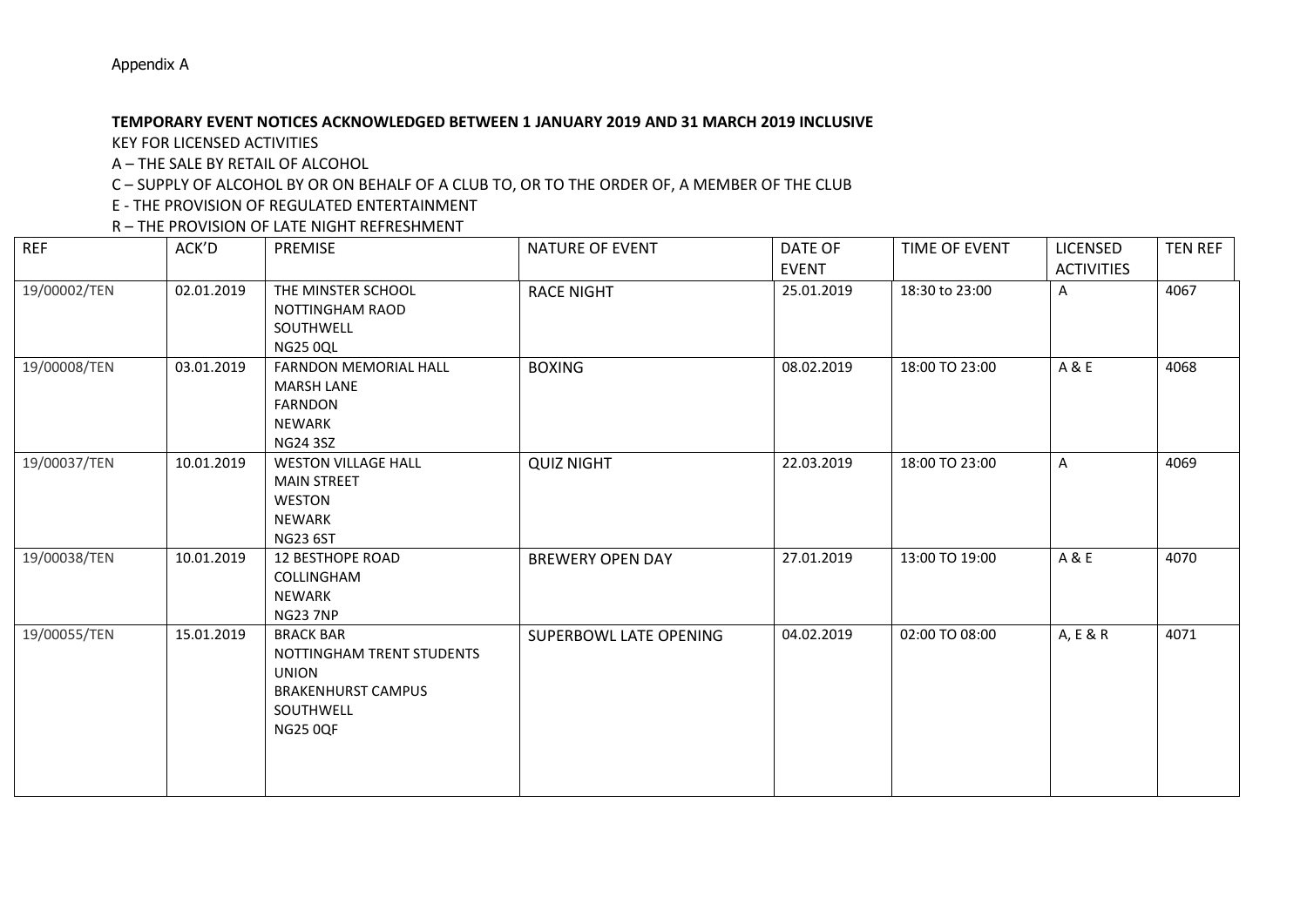| 19/00058/TEN | 15.01.2019 | <b>CODDINGTON COMMUNITY</b><br><b>CENTRE</b><br><b>BECCKINGHAM ROAD</b><br>CODDINGTON<br><b>NEWARK</b><br><b>NG24 2TP</b> | <b>WEDDING RECEPTION</b> | 01.02.2019                                           | 16:00 TO 23:30                                                       | A & E | 4072 |
|--------------|------------|---------------------------------------------------------------------------------------------------------------------------|--------------------------|------------------------------------------------------|----------------------------------------------------------------------|-------|------|
| 19/00084/TEN | 21.01.2019 | <b>STEPHENSON BUILDING</b><br><b>NEWARK SHOWGROUND</b><br><b>LINCOLN ROAD</b><br>NEWARK<br><b>NG24 2NY</b>                | <b>RETRO FESTIVAL</b>    | 06.06.2019<br>07.06.2019<br>08.06.2019<br>09.06.2019 | 11:00 TO 00:00<br>11:00 TO 00:00<br>11:00 TO 00:00<br>11:00 TO 00:00 | A & E | 4073 |
| 19/00086/TEN | 21.01.2019 | <b>SPITFIRE PAVILION</b><br>NEWARK SHOWGROUND<br><b>LINCOLN ROAD</b><br>NEWARK<br><b>NG24 2NY</b>                         | <b>RETRO FESTIVAL</b>    | 07.06.2019<br>08.06.2019<br>09.06.2019               | 11:00 TO 00:00<br>11:00 TO 00:00<br>11:00 TO 00:00                   | A & E | 4074 |
| 19/00090/TEN | 21.01.2019 | THE RUNWAY<br>NEWARK SHOWGROUND<br>LINCOLN ROAD<br>NEWARK<br><b>NG24 2NY</b>                                              | <b>RETRO FESTIVAL</b>    | 07.06.2019<br>08.06.2019<br>09.06.2019               | 11:00 TO 00:00<br>11:00 TO 00:00<br>11:00 TO 00:00                   | A & E | 4075 |
| 19/00091/TEN | 22.01.2019 | THE JOSEPH WHITAKER SCHOOL<br><b>WARSOP LANE</b><br>RAINWORTH<br><b>NOTTINGHAM</b><br><b>NG210AG</b>                      | <b>QUIZ NIGHT</b>        | 01.02.2019                                           | 19:00 TO 23:00                                                       | A     | 4076 |
| 19/00094/TEN | 22.01.2019 | <b>4 CHURCH STREET</b><br><b>NEWARK</b><br>NOTTINGHAMSHIRE<br><b>NG24 1DT</b>                                             | <b>VALENTINES EVENT</b>  | 14.02.2019<br>15.02.2019<br>16.02.2019<br>17.02.2019 | 12:00 TO 22:00<br>12:00 TO 22:00<br>12:00 TO 22:00<br>12:00 TO 15:00 | A     | 4077 |
| 19/00095/TEN | 22.01.2019 | <b>MASONIC HALL</b><br>2 THE AVENUE<br>NEWARK<br><b>NG24 1ST</b>                                                          | <b>DINNER DANCE</b>      | 02.03.2019                                           | 23:00 TO 00:00                                                       | C & E | 4078 |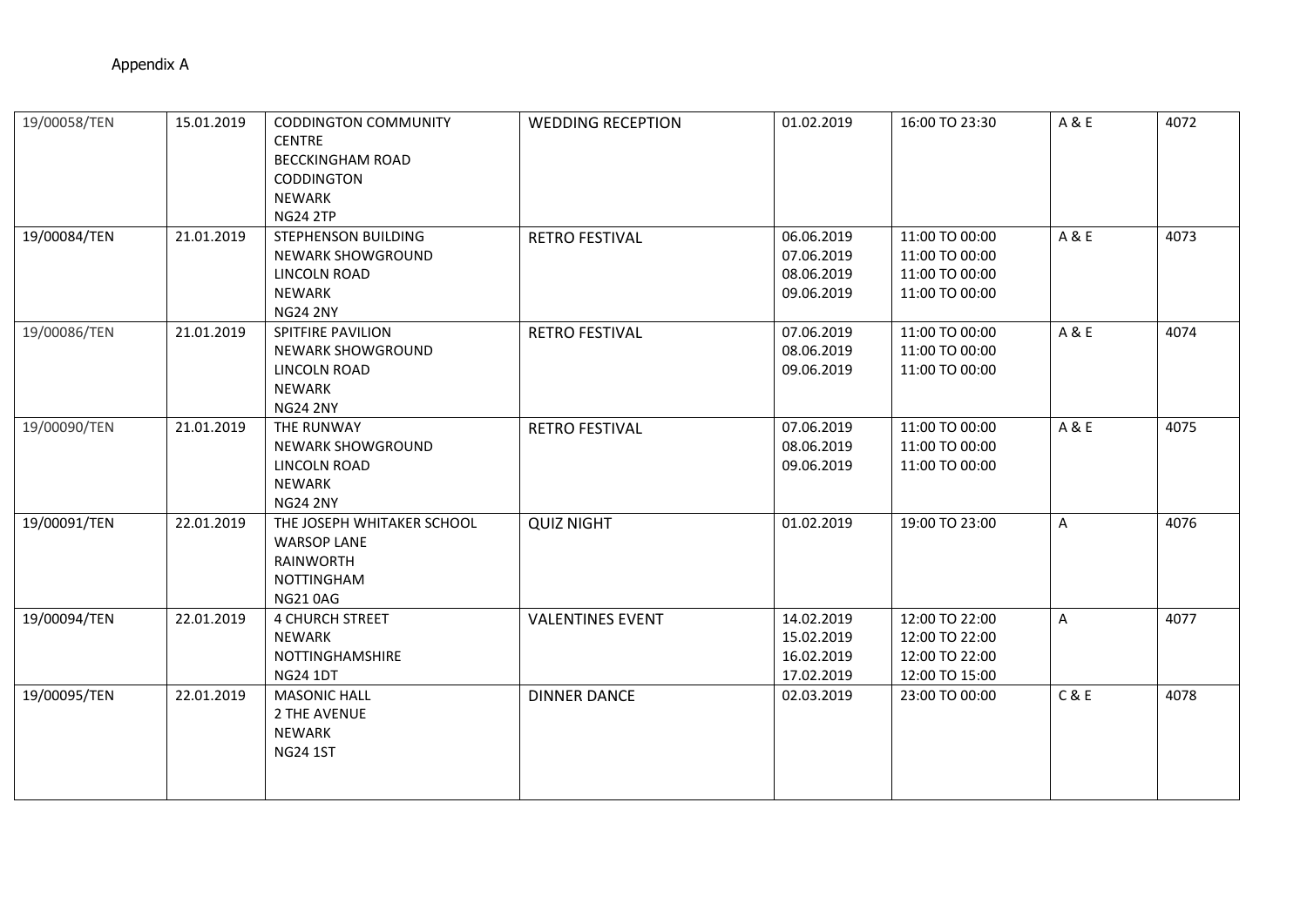| 19/00096/TEN    | 22.01.2019 | <b>MASONIC HALL</b><br>2 THE AVENUE<br><b>NEWARK</b><br><b>NG24 1ST</b>                                                                 | <b>WEDDING RECEPTION</b>                     | 09.03.2019                                                                       | 23:00 TO 00:00                                                                                           | C & E    | 4079 |
|-----------------|------------|-----------------------------------------------------------------------------------------------------------------------------------------|----------------------------------------------|----------------------------------------------------------------------------------|----------------------------------------------------------------------------------------------------------|----------|------|
| 19/00097/TEN    | 23.01.2019 | <b>GONALSTON VILLAGE HALL</b><br><b>12 GONALSTON LANE</b><br>EPPERSTONE<br><b>NOTTINGHAM</b><br><b>NG14 6AY</b>                         | <b>JAMES BOND EVENING</b>                    | 30.03.2019                                                                       | 20:00 TO 23:45                                                                                           | A        | 4080 |
| 19/00098/TEN    | 23.01.2019 | PARK FARM<br>EPPERSTONE<br><b>NOTTINGHAM</b><br><b>NG14 6AP</b>                                                                         | <b>CLAY PIGEON SHOOT</b>                     | 01.06.2019                                                                       | 12:00 TO 18:00                                                                                           | A        | 4081 |
| 19/00105/TENLAT | 25.01.2019 | <b>FARNDON MEMORIAL HALL</b><br><b>MARSH LANE</b><br><b>FARNDON</b><br><b>NEWARK</b><br><b>NG24 3SZ</b>                                 | AMATEUR BOXING SHOW                          | 08.02.2019                                                                       | 19:00 TO 23:00                                                                                           | A & E    | 4082 |
| 19/00108/TEN    | 28.01.2019 | THE GRANGE<br><b>COTHAM LANE</b><br><b>HAWTON</b><br><b>NEWARK</b><br>NG24 3RJ                                                          | WEDDING                                      | 06.07.2019                                                                       | 11:00 TO 00:00                                                                                           | A, E & R | 4083 |
| 19/00118/TEN    | 30.01.2019 | SOUTHWELL RACECOURSE<br><b>OCCUPATION LANE</b><br><b>ROLLESTON</b><br><b>NG25 0TS</b>                                                   | CAMPING AND CARAVANNING<br><b>CLUB RALLY</b> | 01.10.2019<br>02.10.2019<br>03.10.2019<br>04.10.2019<br>05.10.2019<br>06.10.2019 | 10:00 TO 23:30<br>10:00 TO 23:30<br>10:00 TO 23:30<br>10:00 TO 23:30<br>10:00 TO 23:30<br>10:00 TO 23:30 | C, E & R | 4084 |
| 19/00126/TEN    | 01.02.2019 | <b>MARKHAM SUITE</b><br><b>TALBOT SUITE</b><br><b>RUFFORD MILL</b><br><b>RUFFORD COUNTRY PARK</b><br><b>OLLERTON</b><br><b>NG22 9DF</b> | <b>WEDDING</b>                               | 23.02.2019                                                                       | 11:00 TO 17:00                                                                                           | A        | 4085 |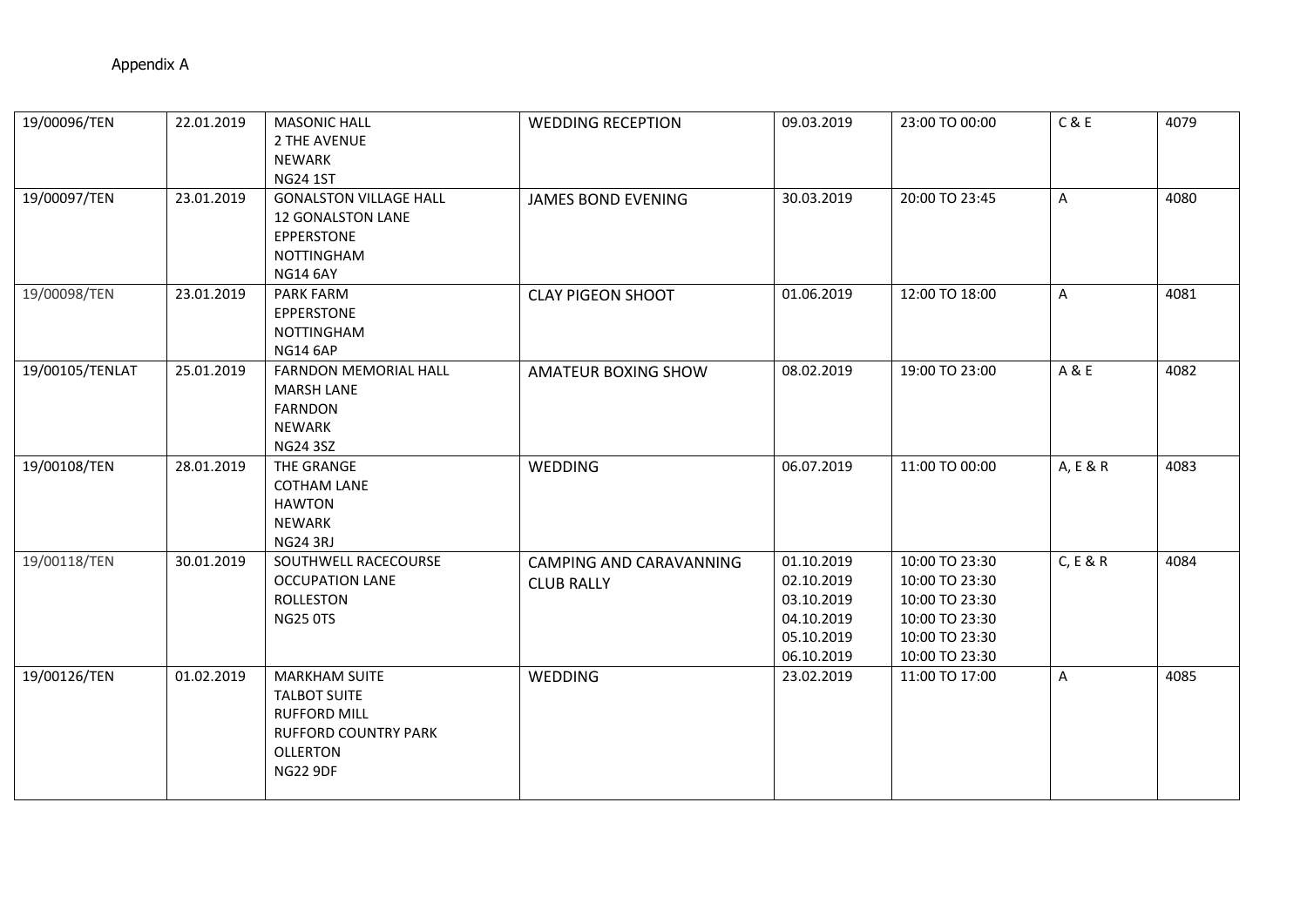| 19/00127/TEN    | 01.02.2019 | <b>GUNTHORPE VILLAGE HALL</b><br><b>DAVIDS LANE</b><br><b>GUNTHORPE</b><br>NOTTINGHAM<br><b>NG14 7EW</b> | <b>CONCERT</b>                                  | 22.02.2019               | 19:30 TO 23:00                   | A&E   | 4086 |
|-----------------|------------|----------------------------------------------------------------------------------------------------------|-------------------------------------------------|--------------------------|----------------------------------|-------|------|
| 19/00140/TEN    | 06.02.2019 | <b>MORTON MANOR FARM</b><br><b>CHURCH LANE</b><br><b>MORTON</b><br>SOUTHWELL<br><b>NG25 OUR</b>          | SUMMER EVENT/SOCIAL<br><b>EVENING</b>           | 14.06.2019<br>15.06.2019 | 19:30 TO 00:00<br>00:00 TO 01:00 | A & E | 4087 |
| 19/00141/TEN    | 07.02.2019 | <b>LEYFIELDS FARM</b><br>KNEESALL<br>NEWARK<br><b>NG22 0AR</b>                                           | SOCIAL BREAKFAST MORNING                        | 23.02.2019               | 09:00 TO 13:00                   | A     | 4088 |
| 19/00143/TEN    | 07.02.2019 | THE MINSTER SCHOOL<br>NOTTINGHAM ROAD<br>SOUTHWELL<br>NOTTINGHAMSHIRE<br><b>NG25 0LG</b>                 | 80'S EVENING                                    | 23.03.2019               | 19:00 TO 23:00                   | A     | 4089 |
| 19/00144/TEN    | 07.02.2019 | THE MINSTER SCHOOL<br>NOTTINGHAM ROAD<br>SOUTHWELL<br>NOTTINGHAMSHIRE<br><b>NG25 0LG</b>                 | <b>STUDENTS MUSICAL</b><br>PERFORMANCE SHOWCASE | 28.02.2019               | 19:00 TO 22:00                   | A & E | 4090 |
| 19/00158/TENLAT | 11.02.2019 | THE CLUBHOUSE<br><b>NEWARK ROWING CLUB</b><br><b>FARNDON ROAD</b><br>NEWARK<br><b>NG24 4SE</b>           | <b>CHARITY QUIZ</b>                             | 24.02.2019               | 18:00 TO 22:30                   | A     | 4091 |
| 19/00168/TEN    | 13.02.2019 | <b>12 BESTHOPE ROAD</b><br>COLLINGHAM<br><b>NEWARK</b><br><b>NG23 7NP</b>                                | <b>BREWERY OPEN DAY</b>                         | 24.02.2019               | 12:00 TO 19:00                   | A & E | 4092 |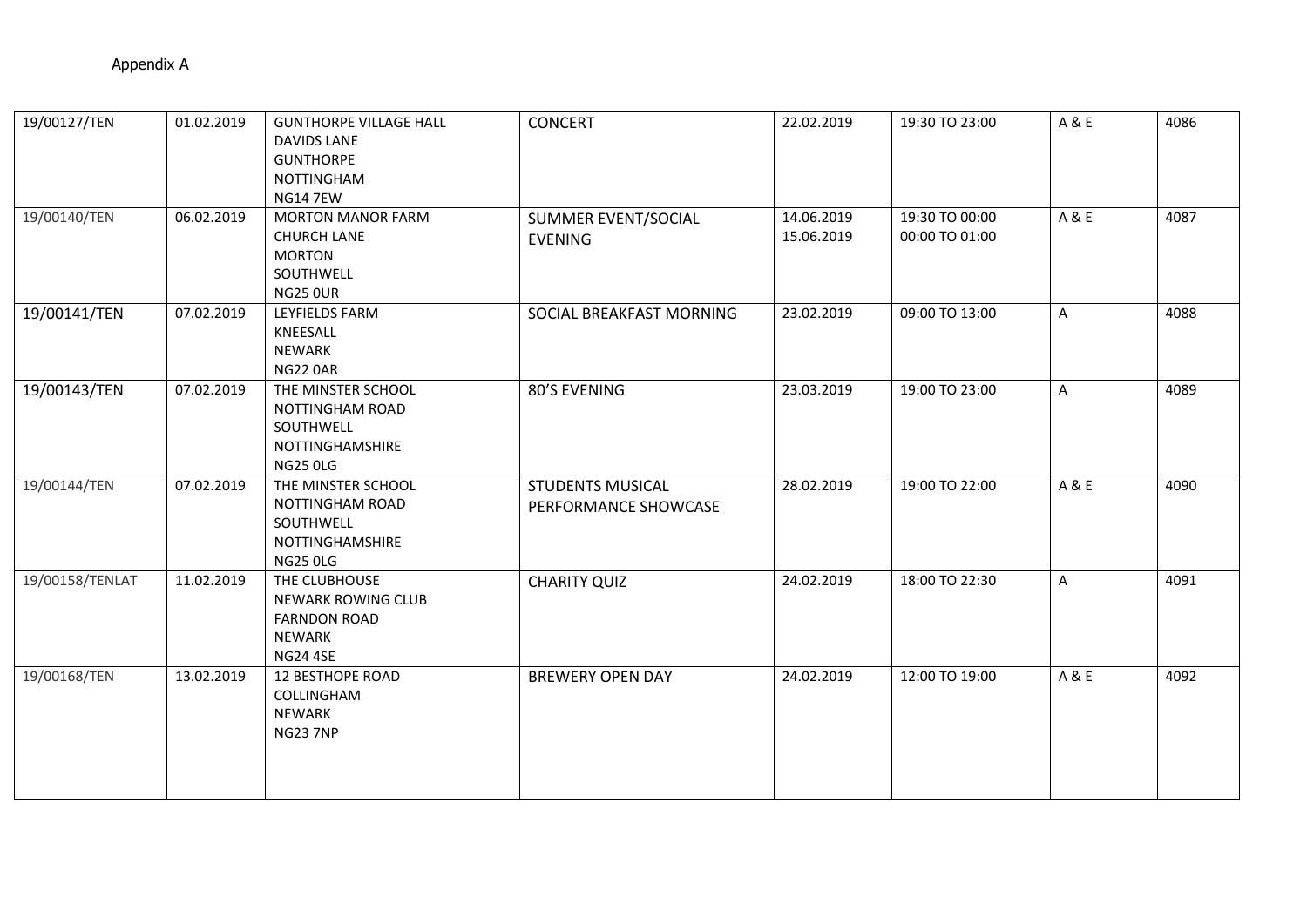| 19/00169/TEN    | 13.02.2019 | FERNWOOD VILLAGE HALL<br><b>RUBY'S AVENUE</b><br><b>FERNWOOD</b><br><b>NG24 3RS</b>                                             | <b>QUIZ NIGHT</b>              | 06.04.2019               | 18:00 TO 23:00                   | A            | 4093 |
|-----------------|------------|---------------------------------------------------------------------------------------------------------------------------------|--------------------------------|--------------------------|----------------------------------|--------------|------|
| 19/00182/TEN    | 18.02.2019 | <b>ST MARY'S CHURCH</b><br><b>CHURCH LANE</b><br>LOWDHAM<br>NOTTINGHAMSHIRE<br><b>NG147BQ</b>                                   | <b>CONCERT</b>                 | 02.03.2019               | 19:00 TO 23:00                   | A & E        | 4094 |
| 19/00197/TEN    | 21.01.2019 | <b>BRENDAS</b><br><b>MAIN STREET</b><br><b>NORWELL</b><br>NEWARK<br><b>NG23 6JN</b>                                             | <b>BEER TASTING FUNDRAISER</b> | 09.03.2019               | 18:00 TO 22:00                   | $\mathsf{A}$ | 4095 |
| 19/00198/TEN    | 21.01.2019 | <b>HAWTONVILLE COMMUNITY</b><br><b>CENTRE</b><br><b>ST MARYS GARDENS</b><br><b>NEWARK</b><br>NOTTINGHAMSHIRE<br><b>NG24 4JQ</b> | <b>FILM SHOWING</b>            | 08.03.2019               | 17:00 TO 21:30                   | E            | 4096 |
| 19/00202/TEN    | 22.02.2019 | THE OLD THEATRE DELI<br>4 MARKET PLACE<br>SOUTHWELL<br><b>NOTTINGHAMSHIRE</b><br><b>NG25 0HE</b>                                | <b>DISCO</b>                   | 05.04.2019<br>06.04.2019 | 20:00 TO 00:00<br>00:00 TO 01:00 | A & E        | 4097 |
| 19/00204/TEN    | 25.02.2019 | FARNSFIELD VILLAGE CENTRE<br><b>NEW HILL</b><br>FARNSFIELD<br>NOTTINGHAMSHIRE<br><b>NG22 8JN</b>                                | <b>SCOUT FUNDRAISER</b>        | 30.03.2019               | 19:00 TO 23:00                   | A            | 4098 |
| 19/00206/TEN    | 25.02.2019 | <b>GLEBE FARM COTTAGES</b><br><b>PECK LANE</b><br><b>NOTTINGHAM</b><br><b>NG177EX</b>                                           | <b>WEDDING</b>                 | 13.04.2019               | 14:00 TO 00:00                   | $\mathsf{A}$ | 4099 |
| 19/00216/TENLAT | 27.02.2019 | THE FINAL WHISTLE<br><b>25 STATION ROAD</b>                                                                                     | PRIVATE FUNCTION               | 12.03.2019               | 18:00 TO 23:00                   | A & E        | 4100 |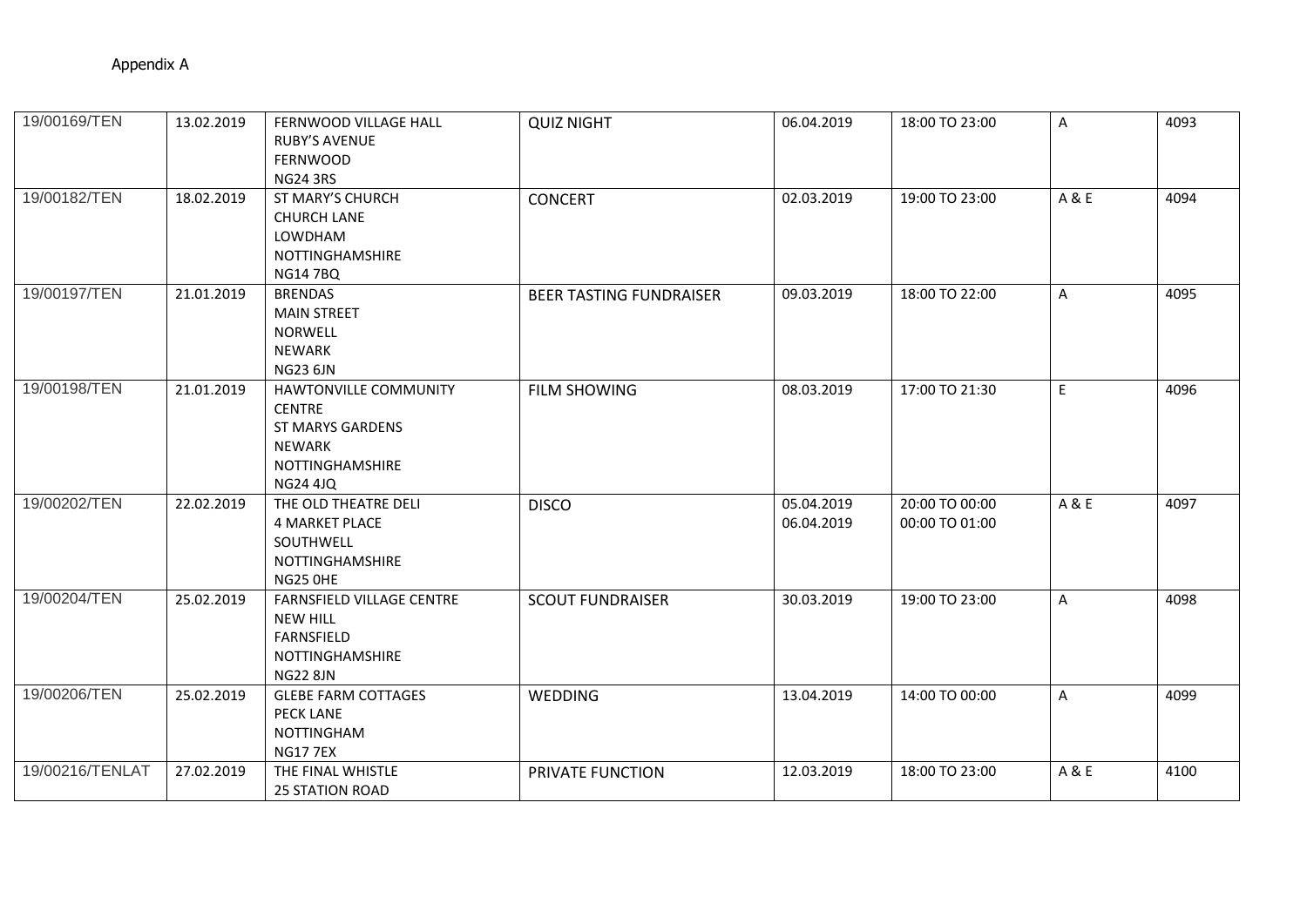|                 |            | SOUTHWELL<br>NOTTINGHAMSHIRE<br>NG25 OET                                                                                |                                                 |                          |                                  |              |      |
|-----------------|------------|-------------------------------------------------------------------------------------------------------------------------|-------------------------------------------------|--------------------------|----------------------------------|--------------|------|
| 19/00223/TEN    | 01.03.2019 | <b>HOPYARD FARM</b><br>HOCKERWOOD LANE<br>SOUTHWELL<br>NOTTINGHAMSHIRE<br>NG25 OPZ                                      | <b>CONCERT</b>                                  | 16.03.2019               | 19:00 TO 23:00                   | A & E        | 4101 |
| 19/00224/TENLAT | 04.03.2019 | EPPERSTONE VILLAGE HALL<br><b>12 GONALSTON LANE</b><br>EPPERSTONE<br>NOTTINGHAMSHIRE<br><b>NG14 6AY</b>                 | <b>CHARITY FUNDRAISER</b>                       | 14.03.2019               | 18:30 TO 22:30                   | $\mathsf{A}$ | 4102 |
| 19/00225/TEN    | 04.03.2019 | ALL SAINTS CHURCH<br><b>HAWTON</b><br>NEWARK<br>NOTTINGHAMSHIRE<br><b>NG24 3RN</b>                                      | <b>FLOWER ARRAGNING</b><br><b>DEMONSTRATION</b> | 03.04.2019               | 14:00 TO 17:00                   | A            | 4103 |
| 19/00227/TEN    | 04.03.2019 | LAND TO THE SIDE OF<br><b>1 ROCK TERRACE</b><br><b>BLIDWORTH</b><br>MANSFIELD<br>NOTTINGHAMSHIRE<br><b>NG210QR</b>      | <b>BIRTHDAY PARTY</b>                           | 06.07.2019<br>07.07.2019 | 18:30 TO 00:00<br>00:00 TO 00:30 | A, E & R     | 4104 |
| 19/00231/TEN    | 05.03.2019 | THE MINSTER SCHOOL<br><b>NOTTINGHAM ROAD</b><br>SOUTHWELL<br>NOTTINGHAMSHIRE<br><b>NG25 0DZ</b>                         | <b>CHARITY QUIZ NIGHT</b>                       | 22.03.2019               | 18:30 TO 23:00                   | A            | 4105 |
| 19/00233/TEN    | 06.03.2019 | <b>GROUNDS OF</b><br><b>BRACKENHURST CAMPUS</b><br><b>BRACKENHURST LANE</b><br>SOUTHWELL<br><b>NG25 0QF</b><br>SK695522 | <b>BRACKFEST</b>                                | 03.05.2019               | 12:00 TO 19:00                   | E            | 4106 |
| 19/00234/TEN    | 06.03.2019 | THE FINAL WHISTLE                                                                                                       | PRIVATE FUNCTION                                | 30.03.2019               | 18:00 TO 23:00                   | A & E        | 4107 |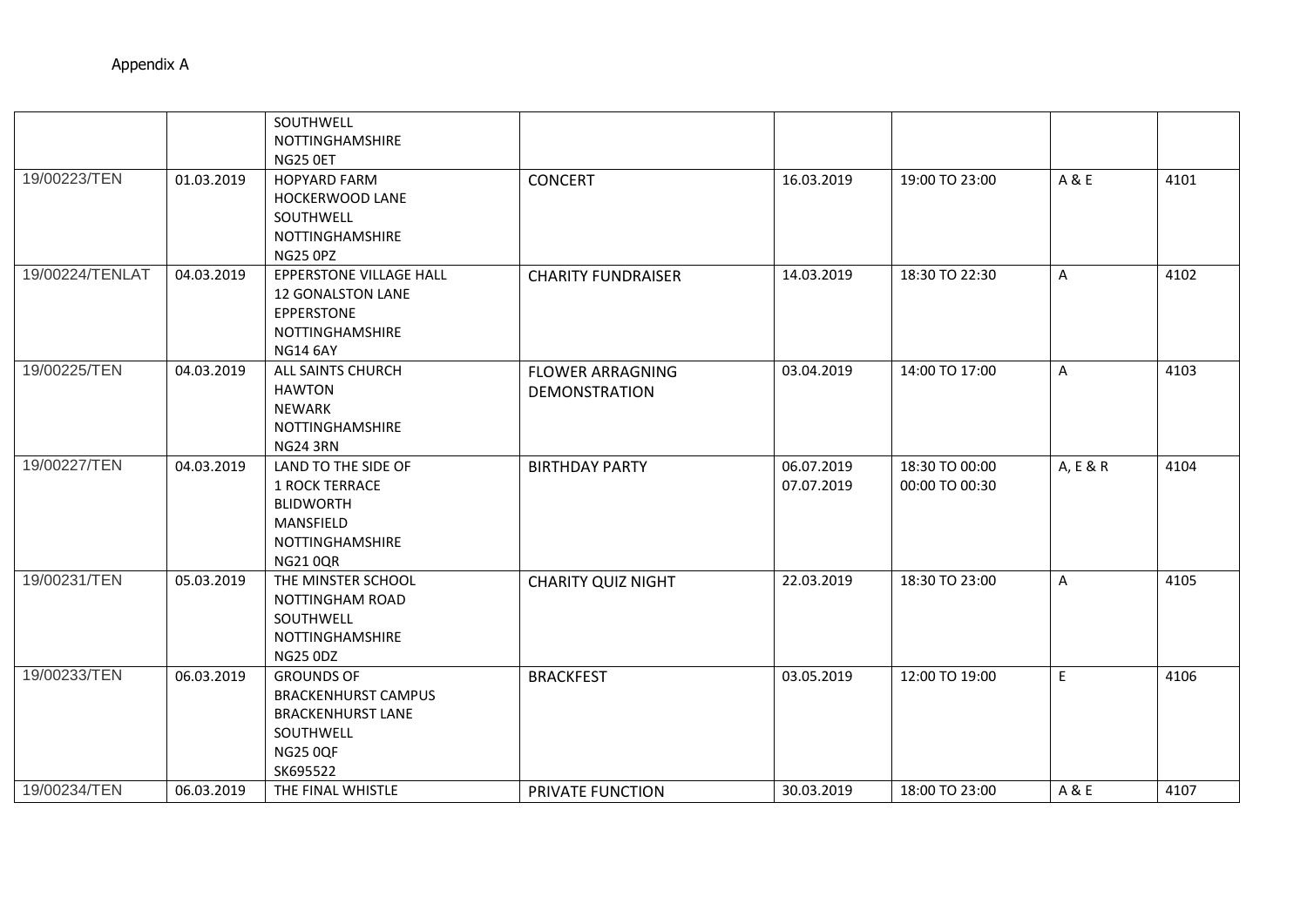|                 |            | <b>25 STATION ROAD</b>        |                               |            |                |              |      |
|-----------------|------------|-------------------------------|-------------------------------|------------|----------------|--------------|------|
|                 |            | SOUTHWELL                     |                               |            |                |              |      |
|                 |            | NOTTINGHAMSHIRE               |                               |            |                |              |      |
|                 |            | NG25 OET                      |                               |            |                |              |      |
| 19/00242/TEN    | 06.03.2019 | LOWDHAM LEISUREWORLD          | <b>OPEN WEEKEND</b>           | 06.04.2019 | 09:00 TO 18:00 | A & E        | 4108 |
|                 |            | LOWDHAM ROAD                  |                               | 07.04.2019 | 09:00 TO 18:00 |              |      |
|                 |            | <b>GUNTHORPE</b>              |                               |            |                |              |      |
|                 |            | <b>NOTTINGHAMSHIRE</b>        |                               |            |                |              |      |
|                 |            | <b>NG147ES</b>                |                               |            |                |              |      |
| 19/00247/TEN    | 08.03.2019 | CHUTER EDE PRIMARY SCHOOL     | <b>CHOCOLATE BINO EVENING</b> | 04.02.2019 | 17:00 TO 21:30 | A            | 4109 |
|                 |            | <b>HUNTERS ROAD</b>           |                               |            |                |              |      |
|                 |            | <b>FERNWOOD</b>               |                               |            |                |              |      |
|                 |            | NEWARK                        |                               |            |                |              |      |
|                 |            | <b>NG24 3WB</b>               |                               |            |                |              |      |
| 19/00249/TEN    | 11.03.2019 | UNIT 2, THE OLD STABLES       | <b>SPRING MARKET</b>          | 29.03.2019 | 10:00 TO 21:00 | A & E        | 4110 |
|                 |            | <b>BURGAGE GARDENS</b>        |                               | 30.03.2019 | 10:00 TO 22:00 |              |      |
|                 |            | SOUTHWELL                     |                               | 31.03.2019 | 10:00 TO 17:00 |              |      |
|                 |            | NOTTINGHAMSHIRE               |                               |            |                |              |      |
|                 |            | <b>NG25 0EP</b>               |                               |            |                |              |      |
| 19/00250/TEN    | 11.03.2019 | ST MICHAEL AND ALL ANGELS     | <b>CONCERT FUNDRAISER</b>     | 26.04.2019 | 18:30 TO 22:30 | A & E        | 4111 |
|                 |            | <b>CHURCH</b>                 |                               |            |                |              |      |
|                 |            | <b>MAIN STREET</b>            |                               |            |                |              |      |
|                 |            | FARNSFIELD                    |                               |            |                |              |      |
|                 |            | NEWARK                        |                               |            |                |              |      |
|                 |            | <b>NG22 8EY</b>               |                               |            |                |              |      |
| 19/00251/TEN    | 11.03.2019 | <b>BLIDWORTH OAKS PRIMARY</b> | <b>BINGO FUNDRAISER</b>       | 29.03.2019 | 19:00 TO 23:00 | $\mathsf{A}$ | 4112 |
|                 |            | SCHOOL                        |                               |            |                |              |      |
|                 |            | HAYWOOD AVENUE                |                               |            |                |              |      |
|                 |            | <b>BLIDWORTH</b>              |                               |            |                |              |      |
|                 |            | <b>NG21 ORE</b>               |                               |            |                |              |      |
| 19/00252/TENLAT | 11.03.2019 | <b>MARKHAM SUITE</b>          | <b>WEDDING</b>                | 23.03.2019 | 11:00 TO 17:00 | $\mathsf{A}$ | 4113 |
|                 |            | <b>RUFFORD MILL</b>           |                               |            |                |              |      |
|                 |            | <b>RUFFORD COUNTRY PARK</b>   |                               |            |                |              |      |
|                 |            | <b>OLLERTON</b>               |                               |            |                |              |      |
|                 |            | <b>NG22 9DF</b>               |                               |            |                |              |      |
| 19/00253/TEN    | 12.03.2019 | <b>12 BESTHORPE ROAD</b>      | <b>OPEN WEEKEND</b>           | 30.03.2019 | 12:00 TO 19:00 | A&E          | 4114 |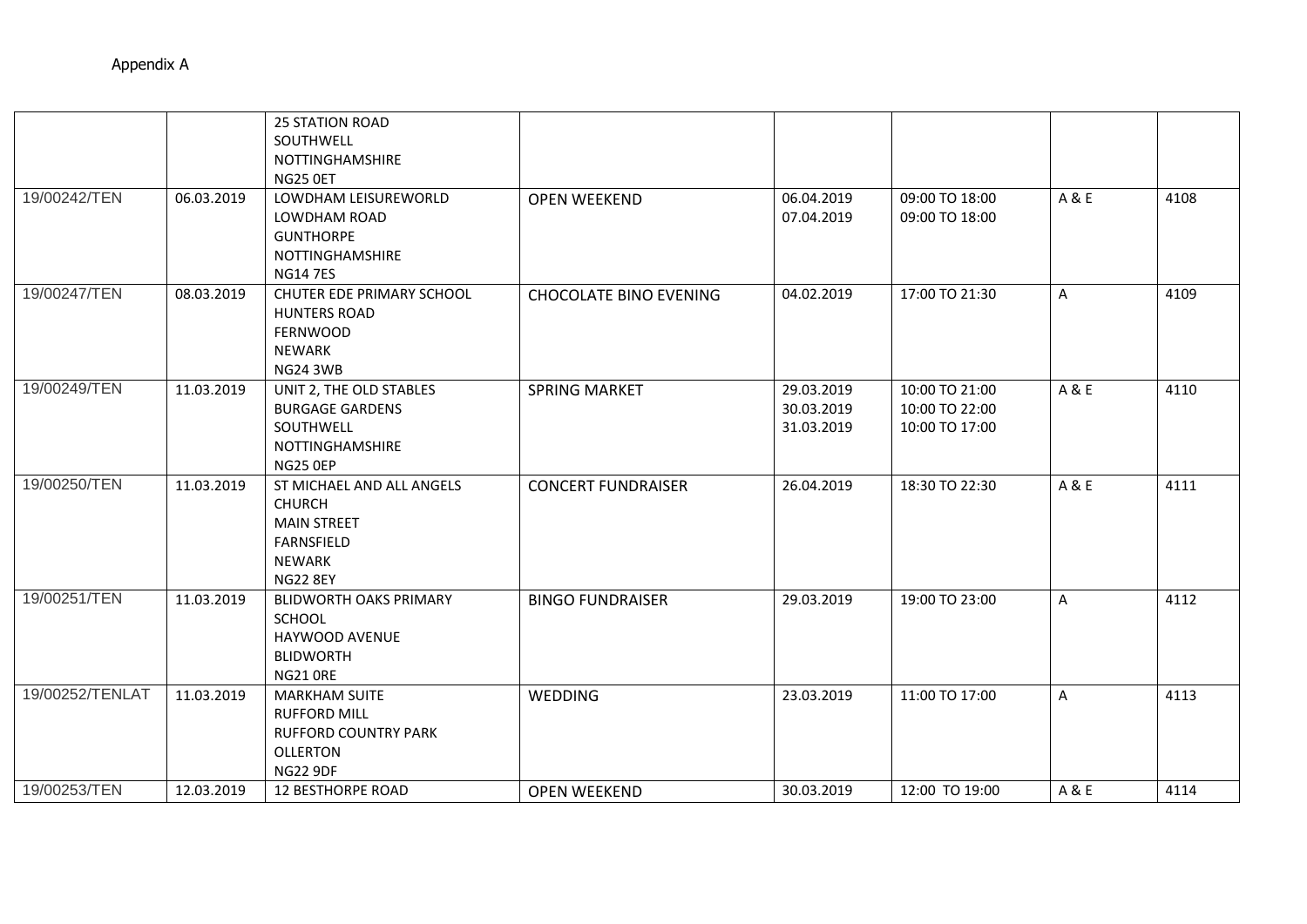|                 |            | COLLINGHAM<br>NEWARK<br>NOTTINGHAMSHIRE<br><b>NG23 7NP</b>                                                        |                          | 31.03.2019               | 12:00 TO 19:00                   |              |      |
|-----------------|------------|-------------------------------------------------------------------------------------------------------------------|--------------------------|--------------------------|----------------------------------|--------------|------|
| 19/00257/TENLAT | 12.03.2019 | <b>ROSE AND CROWN</b><br><b>MAIN STREET</b><br><b>NEWARK</b><br>NOTTINGHAMSHIRE<br><b>NG24 3SA</b>                | <b>FUNERAL</b>           | 22.03.2019               | 13:00 TO 22:30                   | A            | 4115 |
| 19/00262/TEN    | 13.03.2019 | <b>CAYTHORPE MEMORIAL HALL</b><br><b>CAYTHORPE ROAD</b><br><b>CAYTHORPE</b><br>NOTTINGHAMSHIRE<br><b>NG14 7EB</b> | <b>BIRTHDAY PARTY</b>    | 30.03.2019               | 18:30 TO 00:00                   | A & E        | 4116 |
| 19/00263/TENLAT | 13.03.2019 | WINTHORPE COMMUNITY<br><b>CENTRE</b><br>1 WOODLANDS<br><b>WINTHORPE</b><br>NOTTINGHAMSHIRE<br><b>NG24 2NL</b>     | <b>BIRTHDAY PARTY</b>    | 23.03.2019               | 19:00 TO 23:45                   | $\mathsf{A}$ | 4117 |
| 19/00267/TENLAT | 15.03.2019 | ST GILES CHURCH HALL<br><b>MAIN STREET</b><br><b>BALDERTON</b><br>NEWARK<br>NOTTINGHAMSHIRE<br><b>NG24 3LN</b>    | PIMMS AND PAMPER EVENING | 29.03.2019               | 19:00 TO 21:30                   | A            | 4118 |
| 19/00269/TEN    | 15.03.2019 | WINTHORPE COMMUNITY<br><b>CENTRE</b><br>1 WOODLANDS<br><b>WINTHORPE</b><br>NOTTINGHAMSHIRE<br><b>NG24 2NL</b>     | <b>FUNDRAISING PLAY</b>  | 07.04.2019               | 19:00 TO 22:30                   | A & E        | 4119 |
| 19/00270/TEN    | 15.03.2019 | <b>BROWNHILLS MOTORHOMES</b><br>A1/A46 JUNCTION<br><b>NEWARK</b><br>NOTTINGHAMSHIRE                               | <b>OPEN WEEKEND</b>      | 05.04.2019<br>06.04.2019 | 18:00 TO 23:00<br>18:00 TO 23:00 | A & E        | 4120 |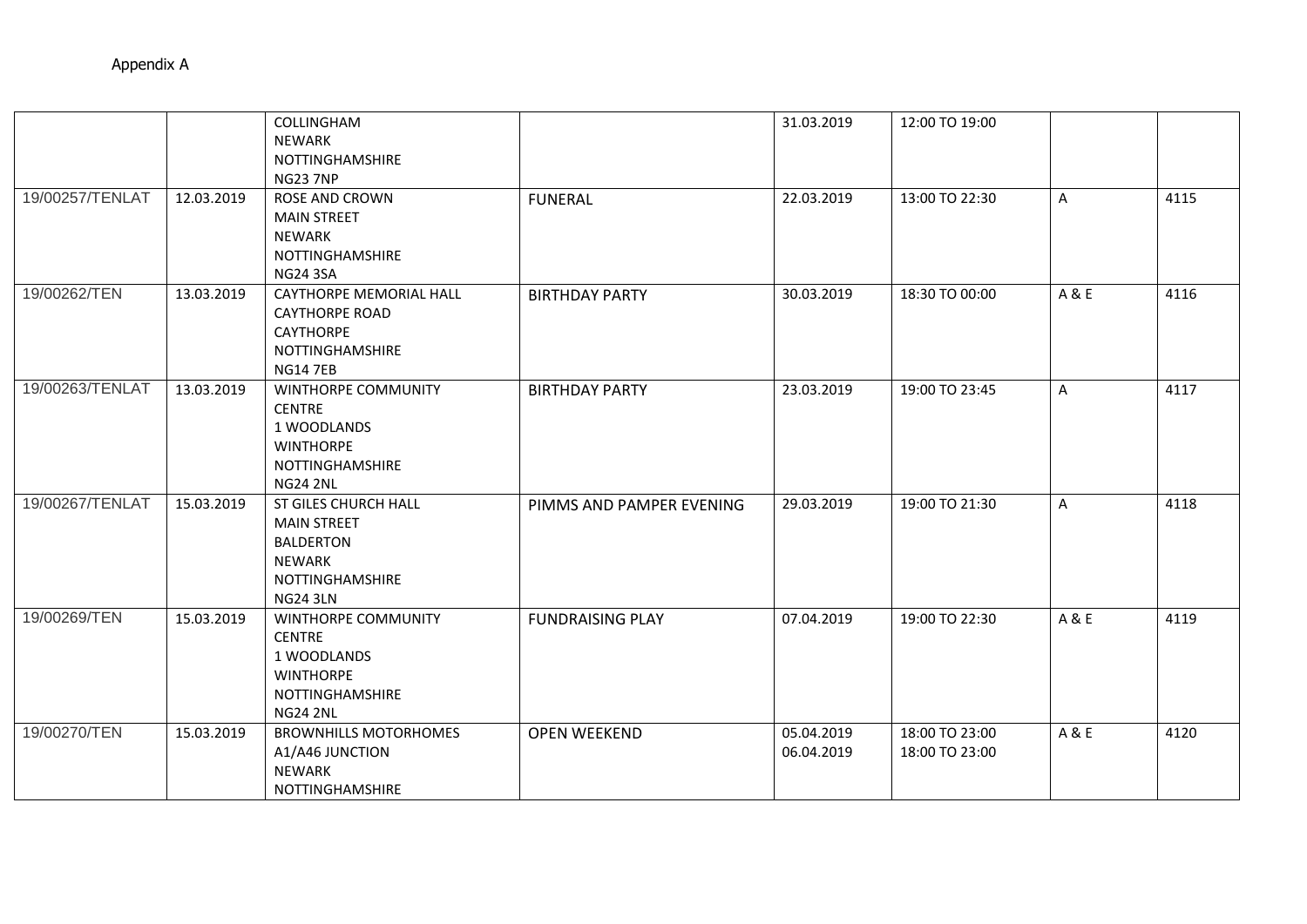|                 |            | <b>NG24 2EA</b>                                                                                           |                            |                                                      |                                                                      |          |      |
|-----------------|------------|-----------------------------------------------------------------------------------------------------------|----------------------------|------------------------------------------------------|----------------------------------------------------------------------|----------|------|
| 19/00280/TENLAT | 20.03.2019 | THE WOOVERS<br><b>NORWELL ROAD</b><br><b>CAUNTON</b><br>NEWARK<br><b>NG23 6AQ</b>                         | <b>DINNER EVENING</b>      | 29.03.2019                                           | 19:00 TO 23:50                                                       | A & E    | 4121 |
| 19/00274/TEN    | 25.03.2019 | <b>RIVERSIDE PARK</b><br><b>TOLNEY LANE</b><br><b>NEWARK</b><br><b>NOTTINGHAMSHIRE</b><br><b>NG24 1DA</b> | NEWARK CAMRA BEER FESTIVAL | 25.06.2019<br>26.06.2019                             | 10:30 TO 23:00<br>10:30 TO 23:00                                     | A & E    | 4122 |
| 19/00275/TEN    | 25.03.2019 | <b>RIVERSIDE PARK</b><br><b>TOLNEY LANE</b><br><b>NEWARK</b><br><b>NOTTINGHAMSHIRE</b><br><b>NG24 1DA</b> | NEWARK CAMRA BEER FESTIVAL | 25.06.2019<br>26.06.2019                             | 10:30 TO 23:00<br>10:30 TO 23:00                                     | A & E    | 4123 |
| 19/00276/TEN    | 25.03.2019 | <b>ELM TREE FARM</b><br><b>GAINSBOROUGH ROAD</b><br>LANGFORD<br><b>NEWARK</b><br><b>NG23 7RP</b>          | <b>FAMILY FESTIVAL</b>     | 31.08.2019                                           | 16:00 TO 23:30                                                       | A, E & R | 4124 |
| 19/00277/TEN    | 25.03.2019 | THE COURTYARD<br><b>THORESBY PARK</b><br>MARQUEE ON THE GROUNDS<br><b>NEWARK</b><br><b>NG22 9EP</b>       | <b>WEDDING RECEPTION</b>   | 18.05.2019                                           | 12:00 TO 00:00                                                       | A, E & R | 4125 |
| 19/00281/TEN    | 25.03.2019 | NEWARK SHOWGROUND<br>LINCOLN ROAD<br>CODDINGTON<br><b>NOTTINGHAMSHIRE</b><br><b>NG24 2NY</b>              | <b>CYCLING EVENT</b>       | 07.04.2019                                           | 10:00 TO 17:00                                                       | A        | 4126 |
| 19/00282/TEN    | 19.03.2019 | <b>NEWARK ACADEMY</b><br><b>LONDON ROAD</b><br><b>BALDERTON</b><br>NEWARK<br>NG24 3AL                     | <b>PLAY</b>                | 10.04.2019<br>11.04.2019<br>12.04.2019<br>13.04.2019 | 19:00 TO 22:00<br>19:00 TO 22:00<br>19:00 TO 22:00<br>14:00 TO 17:00 | A & E    | 4127 |